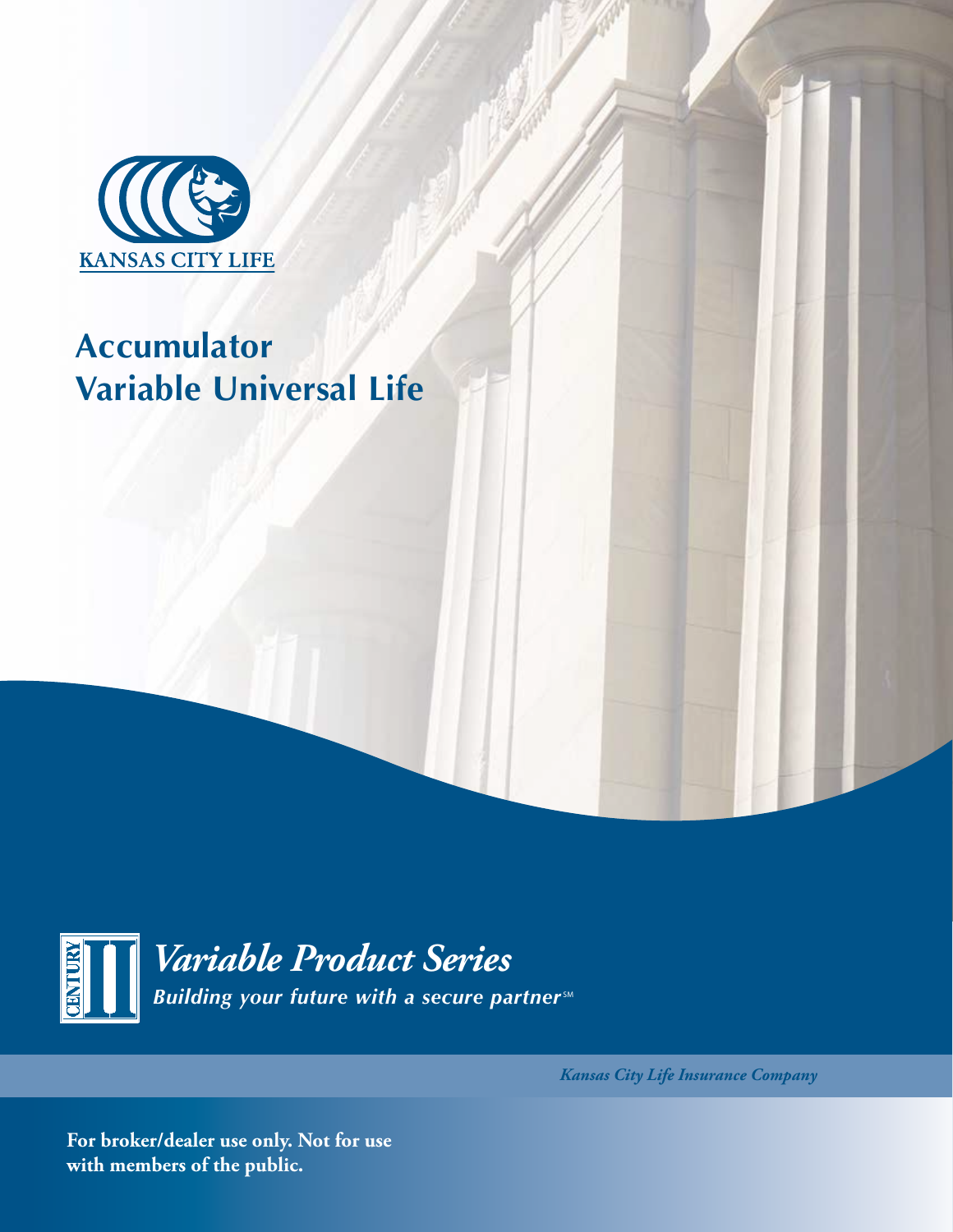**Kansas City Life's Accumulator Variable Universal Life offers a wide range of investment choices managed by some of today's top experts in money management.** 

| <b>Objective</b>                      | Subaccount name                                                                                                                                                                                                                                                                                                                                                                                                                                                                                                                                                                                                                                                                                                                                                                                                                                                                                                                                                                                                                                                                                                                                                                                                                                                                                                                                                                                                                       |
|---------------------------------------|---------------------------------------------------------------------------------------------------------------------------------------------------------------------------------------------------------------------------------------------------------------------------------------------------------------------------------------------------------------------------------------------------------------------------------------------------------------------------------------------------------------------------------------------------------------------------------------------------------------------------------------------------------------------------------------------------------------------------------------------------------------------------------------------------------------------------------------------------------------------------------------------------------------------------------------------------------------------------------------------------------------------------------------------------------------------------------------------------------------------------------------------------------------------------------------------------------------------------------------------------------------------------------------------------------------------------------------------------------------------------------------------------------------------------------------|
| <b>Aggressive Growth</b>              | American Century VP Ultra® Fund – Class I<br>Franklin Small-Mid Cap Growth VIP Fund - Class 2                                                                                                                                                                                                                                                                                                                                                                                                                                                                                                                                                                                                                                                                                                                                                                                                                                                                                                                                                                                                                                                                                                                                                                                                                                                                                                                                         |
| <b>Asset Allocation</b>               | American Funds Insurance Series® Asset Allocation Fund – Class 2 Shares<br>American Funds Insurance Series <sup>®</sup> Managed Risk Asset Allocation Fund – Class P2 Shares                                                                                                                                                                                                                                                                                                                                                                                                                                                                                                                                                                                                                                                                                                                                                                                                                                                                                                                                                                                                                                                                                                                                                                                                                                                          |
| <b>Balanced</b>                       | MFS <sup>®</sup> Total Return Series - Initial Class Shares<br>TOPS® Managed Risk Balanced ETF Portfolio - Class 2 Shares                                                                                                                                                                                                                                                                                                                                                                                                                                                                                                                                                                                                                                                                                                                                                                                                                                                                                                                                                                                                                                                                                                                                                                                                                                                                                                             |
| <b>Corporate Bond - General</b>       | MFS <sup>®</sup> Total Return Bond Series - Initial Class Shares                                                                                                                                                                                                                                                                                                                                                                                                                                                                                                                                                                                                                                                                                                                                                                                                                                                                                                                                                                                                                                                                                                                                                                                                                                                                                                                                                                      |
| <b>Corporate Bond - High Yield</b>    | Federated Hermes High Income Bond Fund II - P                                                                                                                                                                                                                                                                                                                                                                                                                                                                                                                                                                                                                                                                                                                                                                                                                                                                                                                                                                                                                                                                                                                                                                                                                                                                                                                                                                                         |
| <b>Diversified Emerging Markets</b>   | American Funds Insurance Series® New World Fund® - Class 2 Shares<br>Templeton Developing Markets VIP Fund - Class 2                                                                                                                                                                                                                                                                                                                                                                                                                                                                                                                                                                                                                                                                                                                                                                                                                                                                                                                                                                                                                                                                                                                                                                                                                                                                                                                  |
| <b>Equity - Income</b>                | American Funds Insurance Series® Capital Income Builder® - Class 2 Shares                                                                                                                                                                                                                                                                                                                                                                                                                                                                                                                                                                                                                                                                                                                                                                                                                                                                                                                                                                                                                                                                                                                                                                                                                                                                                                                                                             |
| <b>Foreign Stock</b>                  | American Century VP International Fund – Class I<br>American Funds Insurance Series <sup>®</sup> Managed Risk International Fund – Class P2 Shares<br>Templeton Foreign VIP Fund - Class 2                                                                                                                                                                                                                                                                                                                                                                                                                                                                                                                                                                                                                                                                                                                                                                                                                                                                                                                                                                                                                                                                                                                                                                                                                                            |
| <b>Government Bond - Treasury</b>     | American Century VP Inflation Protection Fund - Class II                                                                                                                                                                                                                                                                                                                                                                                                                                                                                                                                                                                                                                                                                                                                                                                                                                                                                                                                                                                                                                                                                                                                                                                                                                                                                                                                                                              |
| Growth                                | American Century VP Capital Appreciation Fund - Class I<br>American Century VP Disciplined Core Value Fund - Class I<br>American Century VP Mid Cap Value Fund – Class I<br>American Century VP Value Fund - Class I<br>American Funds Insurance Series <sup>®</sup> Managed Risk Growth Fund – Class P2 Shares<br>Columbia Variable Portfolio – Mid Cap Growth Fund (Class 2)<br>BNY Mellon Sustainable U.S. Equity Portfolio, Inc. - Initial Shares<br>BNY Mellon Variable Investment Fund Appreciation Portfolio – Initial Shares<br>Fidelity® VIP Contrafund <sup>SM</sup> Portfolio - Service Class 2<br>Fidelity® VIP Freedom 2030 Portfolio <sup>SM</sup> - Service Class 2<br>Fidelity® VIP Freedom 2035 Portfolio <sup>SM</sup> – Service Class 2<br>Fidelity® VIP Freedom 2040 Portfolio <sup>SM</sup> - Service Class 2<br>Fidelity® VIP Freedom 2045 Portfolio <sup>SM</sup> – Service Class 2<br>Fidelity® VIP Freedom 2050 Portfolio <sup>SM</sup> – Service Class 2<br>Invesco V.I. American Franchise Fund – Series I Shares<br>Invesco V.I. Core Equity Fund - Series I Shares<br>JPMorgan Insurance Trust Mid Cap Value Portfolio – Class 1 Shares<br>MFS <sup>®</sup> Growth Series – Initial Class Shares<br>MFS <sup>®</sup> Research Series - Initial Class Shares<br>TOPS <sup>®</sup> Managed Risk Growth ETF Portfolio – Class 2 Shares<br>TOPS® Managed Risk Moderate Growth ETF Portfolio - Class 2 Shares |
| <b>Growth and Income</b>              | American Funds Insurance Series® Growth-Income Fund – Class 2 Shares<br>American Funds Insurance Series® Managed Risk Washington Mutual Investors Fund <sup>sM</sup> – Class P2 Shares<br>American Funds Insurance Series <sup>®</sup> Managed Risk Growth-Income Fund – Class P2 Shares<br>Calamos Growth and Income Portfolio<br>BNY Mellon Stock Index Fund, Inc. - Initial Shares<br>Federated Hermes Managed Volatility Fund II - P<br>JPMorgan Insurance Trust U.S. Equity Portfolio – Class 1 Shares                                                                                                                                                                                                                                                                                                                                                                                                                                                                                                                                                                                                                                                                                                                                                                                                                                                                                                                           |
| Income                                | Fidelity® VIP Freedom 2010 Portfolio <sup>SM</sup> – Service Class 2<br>Fidelity® VIP Freedom 2015 Portfolio <sup>SM</sup> – Service Class 2<br>Fidelity® VIP Freedom 2020 Portfolio <sup>SM</sup> - Service Class 2<br>Fidelity® VIP Freedom 2025 Portfolio <sup>SM</sup> – Service Class 2<br>Fidelity® VIP Freedom Income Portfolio <sup>SM</sup> – Service Class 2<br>MFS <sup>®</sup> Income Portfolio – Initial Class Shares                                                                                                                                                                                                                                                                                                                                                                                                                                                                                                                                                                                                                                                                                                                                                                                                                                                                                                                                                                                                    |
| <b>Kansas City Life Fixed Account</b> | The Fixed Account is part of Kansas City Life's general account. It pays interest at a declared rate<br>guaranteed to equal or exceed 2%. Please see product prospectus for detail.                                                                                                                                                                                                                                                                                                                                                                                                                                                                                                                                                                                                                                                                                                                                                                                                                                                                                                                                                                                                                                                                                                                                                                                                                                                   |
| <b>Money Market - General</b>         | Federated Hermes Government Money Fund II - S                                                                                                                                                                                                                                                                                                                                                                                                                                                                                                                                                                                                                                                                                                                                                                                                                                                                                                                                                                                                                                                                                                                                                                                                                                                                                                                                                                                         |
| <b>Small Company</b>                  | Columbia Variable Portfolio - Select Small Cap Value Fund (Class 2)<br>BNY Mellon Variable Investment Fund Opportunistic Small Cap Portfolio – Initial Shares<br>JPMorgan Insurance Trust Small Cap Core Portfolio - Class 1 Shares                                                                                                                                                                                                                                                                                                                                                                                                                                                                                                                                                                                                                                                                                                                                                                                                                                                                                                                                                                                                                                                                                                                                                                                                   |
| <b>Specialty - Real Estate</b>        | Franklin Global Real Estate VIP Fund - Class 2                                                                                                                                                                                                                                                                                                                                                                                                                                                                                                                                                                                                                                                                                                                                                                                                                                                                                                                                                                                                                                                                                                                                                                                                                                                                                                                                                                                        |
| <b>Specialty – Technology</b>         | Columbia Variable Portfolio - Seligman Global Technology Fund (Class 2)<br>Invesco V.I. Technology Fund – Series I Shares                                                                                                                                                                                                                                                                                                                                                                                                                                                                                                                                                                                                                                                                                                                                                                                                                                                                                                                                                                                                                                                                                                                                                                                                                                                                                                             |
| <b>Specialty – Utility</b>            | MFS <sup>®</sup> Utilities Series - Initial Class Shares                                                                                                                                                                                                                                                                                                                                                                                                                                                                                                                                                                                                                                                                                                                                                                                                                                                                                                                                                                                                                                                                                                                                                                                                                                                                                                                                                                              |
| <b>World Stock</b>                    | American Funds Insurance Series® Global Growth Fund – Class 2 Shares                                                                                                                                                                                                                                                                                                                                                                                                                                                                                                                                                                                                                                                                                                                                                                                                                                                                                                                                                                                                                                                                                                                                                                                                                                                                                                                                                                  |
| <b>Worldwide Bond</b>                 | American Funds Insurance Series® Capital World Bond Fund® - Class 2 Shares                                                                                                                                                                                                                                                                                                                                                                                                                                                                                                                                                                                                                                                                                                                                                                                                                                                                                                                                                                                                                                                                                                                                                                                                                                                                                                                                                            |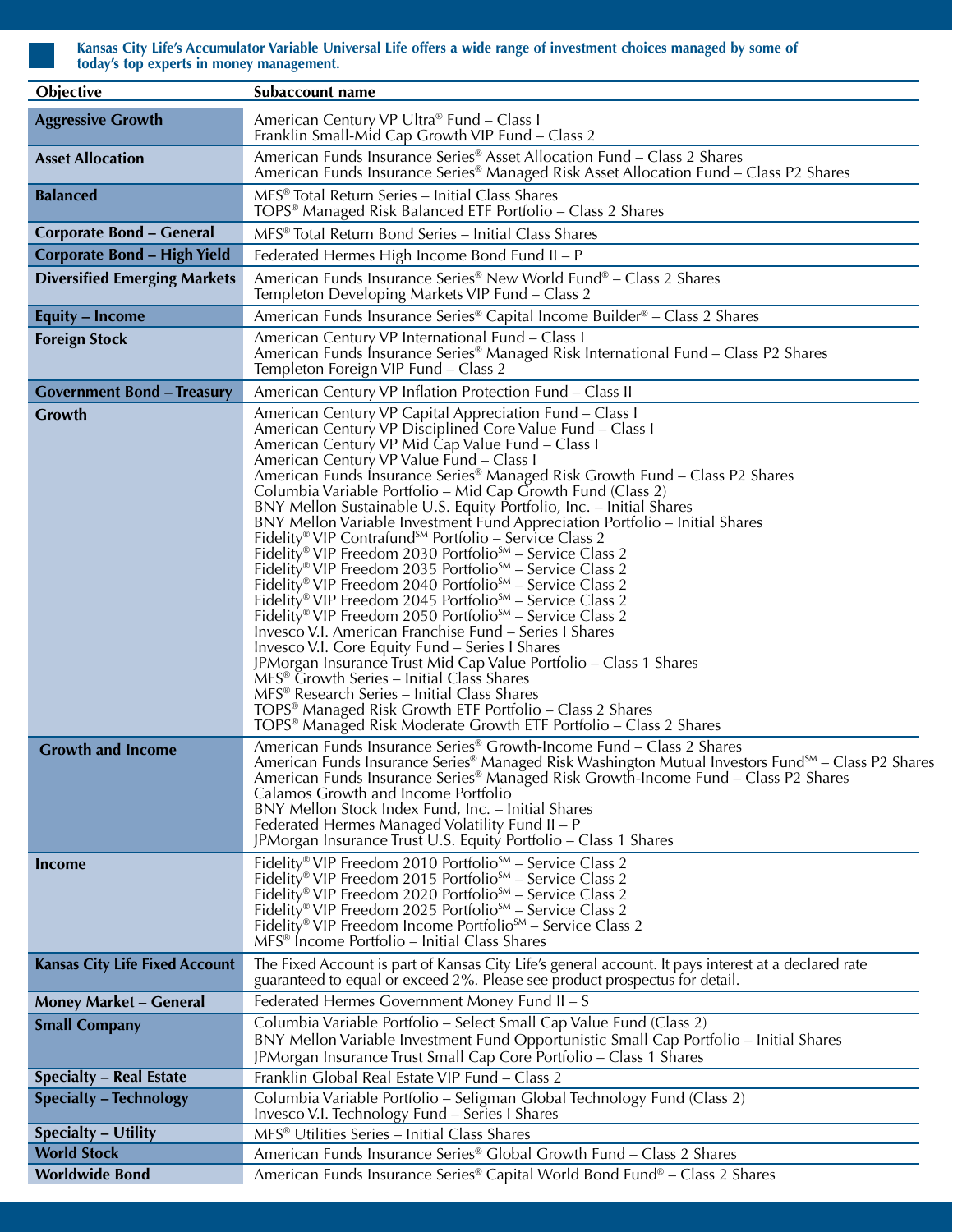|                                                                    | <b>Accumulator VUL</b>                                                                                                                                                                                                                                                                                                                                                                                                                                     |
|--------------------------------------------------------------------|------------------------------------------------------------------------------------------------------------------------------------------------------------------------------------------------------------------------------------------------------------------------------------------------------------------------------------------------------------------------------------------------------------------------------------------------------------|
|                                                                    |                                                                                                                                                                                                                                                                                                                                                                                                                                                            |
| <b>Type of policy</b>                                              | Individual, flexible premium variable universal life insurance contract                                                                                                                                                                                                                                                                                                                                                                                    |
| Minimum specified amount                                           | $$100,000$ issue ages $0 - 49$<br>\$50,000 issue ages $50 - 79$                                                                                                                                                                                                                                                                                                                                                                                            |
| <b>Additional Insurance Amount (AIA)</b>                           | Not available                                                                                                                                                                                                                                                                                                                                                                                                                                              |
| <b>Risk classes</b>                                                | Preferred Elite Nontobacco<br><b>Preferred Tobacco</b><br><b>Standard Tobacco</b><br>Preferred Nontobacco<br><b>Standard Select Nontobacco</b><br><b>Standard Nontobacco</b>                                                                                                                                                                                                                                                                               |
| <b>Policy maturity age</b>                                         | None                                                                                                                                                                                                                                                                                                                                                                                                                                                       |
| Death benefit options                                              | <b>Option A</b> level death benefit. Specified Amount.<br><b>Option B</b> varying death benefit. Specified amount plus contract value.<br><b>Option C</b> varying death benefit. Specified amount plus premiums paid.                                                                                                                                                                                                                                      |
| <b>Death benefit test</b>                                          | For issue ages 18+, the policyholder must choose either Guideline Premium Test<br>or Cash Value Accumulation Test (CVAT) at issue.<br>For issue ages $0 - 17$ , policies are issued under CVAT.                                                                                                                                                                                                                                                            |
| <b>Guaranteed Minimum</b><br><b>Death Benefit options</b>          | <b>GMDB:</b> Available only at issue as an optional rider. Not available on policies with<br>Option C. Guarantees death benefit a minimum of 8 years up to 20 years<br>based on issue age. No charge.                                                                                                                                                                                                                                                      |
| <b>Fixed Account guaranteed interest rate</b>                      | 2%                                                                                                                                                                                                                                                                                                                                                                                                                                                         |
| <b>Contract value bonus</b>                                        | Paid monthly on the value in the variable subaccounts. For policies with<br>a specified amount of \$500,000 and above, 0.25% annually beginning in<br>year 16. For policies with a specified amount of \$100,000 and above, 0.25%<br>annually beginning in Year 21. For all policies, 0.40% annually beginning in<br>year 16. Fixed Account is excluded. Bonuses are not guaranteed.                                                                       |
| <b>Premium processing charge</b>                                   | Not applicable                                                                                                                                                                                                                                                                                                                                                                                                                                             |
| Premium expense charge                                             | $5\%$                                                                                                                                                                                                                                                                                                                                                                                                                                                      |
| <b>Monthly expense charge</b>                                      | \$10                                                                                                                                                                                                                                                                                                                                                                                                                                                       |
| Monthly per thousand of<br>specified amount expense charge         | <b>Current:</b> In years $1 - 5$ , varies by issue age, sex and risk class; in years $6 +$ , \$0.00.<br><b>Guaranteed:</b> In years $1 - 20$ , varies by issue age, sex and risk class; in years $21+$ , \$0.00.                                                                                                                                                                                                                                           |
|                                                                    |                                                                                                                                                                                                                                                                                                                                                                                                                                                            |
| Mortality and expense risk charge (M&E)<br>Surrender charge period | Current and guaranteed: 0.90%<br>10 years                                                                                                                                                                                                                                                                                                                                                                                                                  |
|                                                                    | Minimum: \$500                                                                                                                                                                                                                                                                                                                                                                                                                                             |
| <b>Partial surrenders</b>                                          | Maximum: Cash surrender value less \$300                                                                                                                                                                                                                                                                                                                                                                                                                   |
| Partial surrender fee                                              | Lesser of 2% of amount surrendered or \$25                                                                                                                                                                                                                                                                                                                                                                                                                 |
| <b>Transfer fees</b>                                               | Six free per contract year. \$25 for each additional transfer.                                                                                                                                                                                                                                                                                                                                                                                             |
| <b>Fixed Account transfer restriction</b>                          | Limit one per contract year. The amount transferred from the Fixed<br>Account may not exceed the greatest of: 25% of the unloaned Fixed<br>Account Value in the Fixed Account on the date of transfer (unless the<br>balance after the transfer is less than \$250 in which case the entire amount<br>is transferred), or the amount transferred out of the Fixed Account in the<br>prior year, or \$2,000 (or the unloaned Fixed Account Value, if less). |
| <b>Policy loan</b>                                                 | Cash surrender value, less loan balance, less interest to next contract anniversary.                                                                                                                                                                                                                                                                                                                                                                       |
| Loan interest                                                      | 5.0% (net $3.0\%$ )                                                                                                                                                                                                                                                                                                                                                                                                                                        |
| <b>Preferred loan</b>                                              | Beginning year 11, 0% net interest. Maximum amount is contract value less<br>premiums paid. Not guaranteed.                                                                                                                                                                                                                                                                                                                                                |
| <b>Optional riders</b>                                             | ADB, AI, ALI, CCB, CTI, DCOI, DPP, ELB, GMDB, IAO, MBR, OI, STI, TIR                                                                                                                                                                                                                                                                                                                                                                                       |
| <b>Dollar cost averaging</b>                                       | Monthly for 3 – 36 months. Minimum \$250 transfer per month from the<br>Federated Hermes Government Money Fund II.                                                                                                                                                                                                                                                                                                                                         |
| Automatic portfolio rebalancing                                    | Quarterly. Fixed Account excluded.                                                                                                                                                                                                                                                                                                                                                                                                                         |

*The guide contains summary information only. For detailed information, please see the product prospectus. Product, riders and investment choices are subject to state availability.*